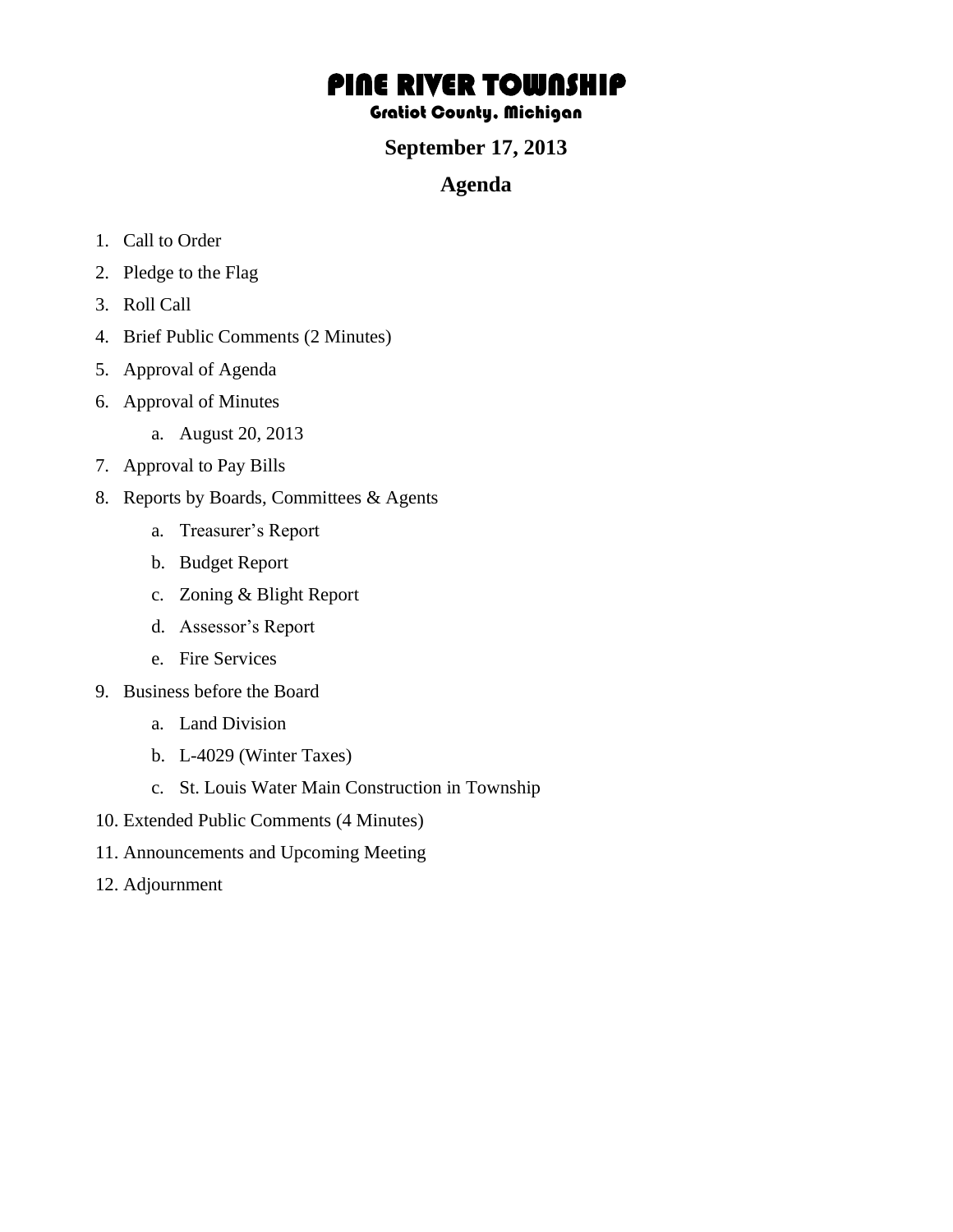# **MINUTES OF THE PINE RIVER TOWNSHIP BOARD MONTHLY MEETING SEPTEMBER 17, 2013**

- 1. The regular monthly meeting of the Pine River Township Board was called to order at 7:00 pm by Supervisor Beeson at the Township Hall.
- 2. Pledge the flag: The board and the public said the pledge to the flag.
- 3. Roll Call: Best: present, Moeggenborg: present, Beeson present, Rademacher: present, Baker: absent. (4) board members present (1) absent - Baker.
- 4. Brief Public comments (2 minutes):

Mr. Chester Fillard updated the Board on a City of Alma possible sidewalk project along Charles / Smith Rd. Township Board was just made aware of this project in the last week after township residents were sent letters from City of Alma. If project is approved residents would like Township to explore all possible options available.

- 5. Approve the Revised Agenda: Motion by Best: second by Moeggenborg: to approve the revised agenda (added 9d.) as presented. All present board members approved. Motion carried 4-0.
- 6. Approve the Minutes:

Motion by Best: second by Moeggenborg: to approve the Regular Meeting Minutes of August 20, 2013. All present board members approved. Motion carried 4-0.

7. Approval to Pay Bills:

Motion made by Moeggenborg: second by Best: to pay bills as presented in the amount of \$58,813.55. All present board members approved. Motion carried 4-0.

- 8. Reports by Boards, Committees & Agents
	- a. Treasurers Report Discussion; report placed on file.
	- b. Budget Report Discussion: report placed on file.
	- c. Zoning & Blight Officer Discussion: report placed on file
	- d. Assessor Report Discussion. Doug will have to give up Bethany Township assessing because of State Tax Commission **new** Certification Levels.
	- e. Fire Services Discussion.
- 9. Business before the Board
	- a. Land Division Gregory & Carmela Lator 2912-030-001-00 Motion by Moeggenborg: second by Best: to approve splitting original parcel # 2912-030-001-00 into (1) split. Roll Call Vote – Ayes: Beeson, Rademacher, Moeggenborg, Best, Nays: None Absent: Baker Motion carried 4-0.